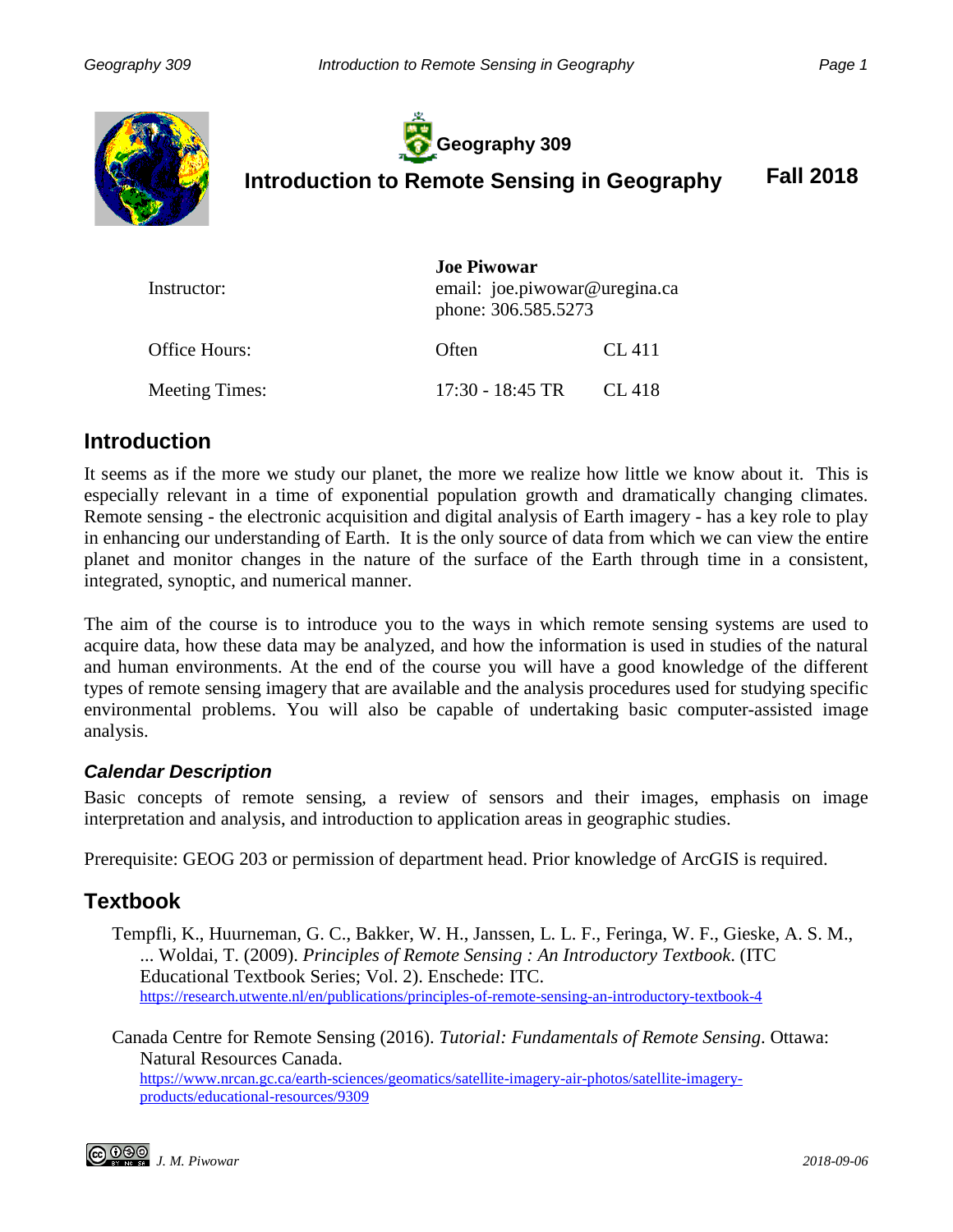## **Assignments and Grading**

| Labs                                 | 30% $(6 x 5\%)$ |  |
|--------------------------------------|-----------------|--|
| <b>Application of Remote Sensing</b> | 5%              |  |
| Midterm Exam                         | 25%             |  |
| Final Project*                       | 40%             |  |

\* You must obtain a passing grade on the Final Project in order to obtain a passing grade in the course.

- All assignments will have a due date clearly printed on the top. Late assignments will lose 10% per day late.
- I encourage you to work together to solve course related problems. All submitted work, however, must be original (i.e. using your own words), unless otherwise specified.
- You require a USB memory stick (5 Gb or larger) for saving image data files.

#### *Labs*

There are 6 Lab Assignments that are designed to give you experience in key aspects of remote sensing. You will be using the image analysis components of the *ArcGIS* geographic information system to examine and interpret a variety of remotely sensed imagery. I will be giving you a 1-year license to run *ArcGIS* on your own computer. *ArcGIS* is also accessible on the computers in the library.

#### *Application of Remote Sensing*

You are to find a research article about an interesting application of remote sensing and make a brief presentation about it to the class. Application Presentations will be a regular part of each lecture starting in October. A presentation schedule will be posted on UR Courses during the second week of the semester. Details on how to structure your Application Presentation will be distributed next week. No marks will be assigned if you miss your scheduled presentation day or if you fail to hand in a presentation description.

#### *Midterm Exam*

An in-class midterm exam will be held on **November 6**.

#### *Remote Sensing Project*

The Remote Sensing Project is structured as a practical exercise where you are asked to use the remote sensing knowledge and image interpretation skills you learned in this course to independently solve a geographic problem. The project will be handed out in the middle of November and is due on **December 17**.